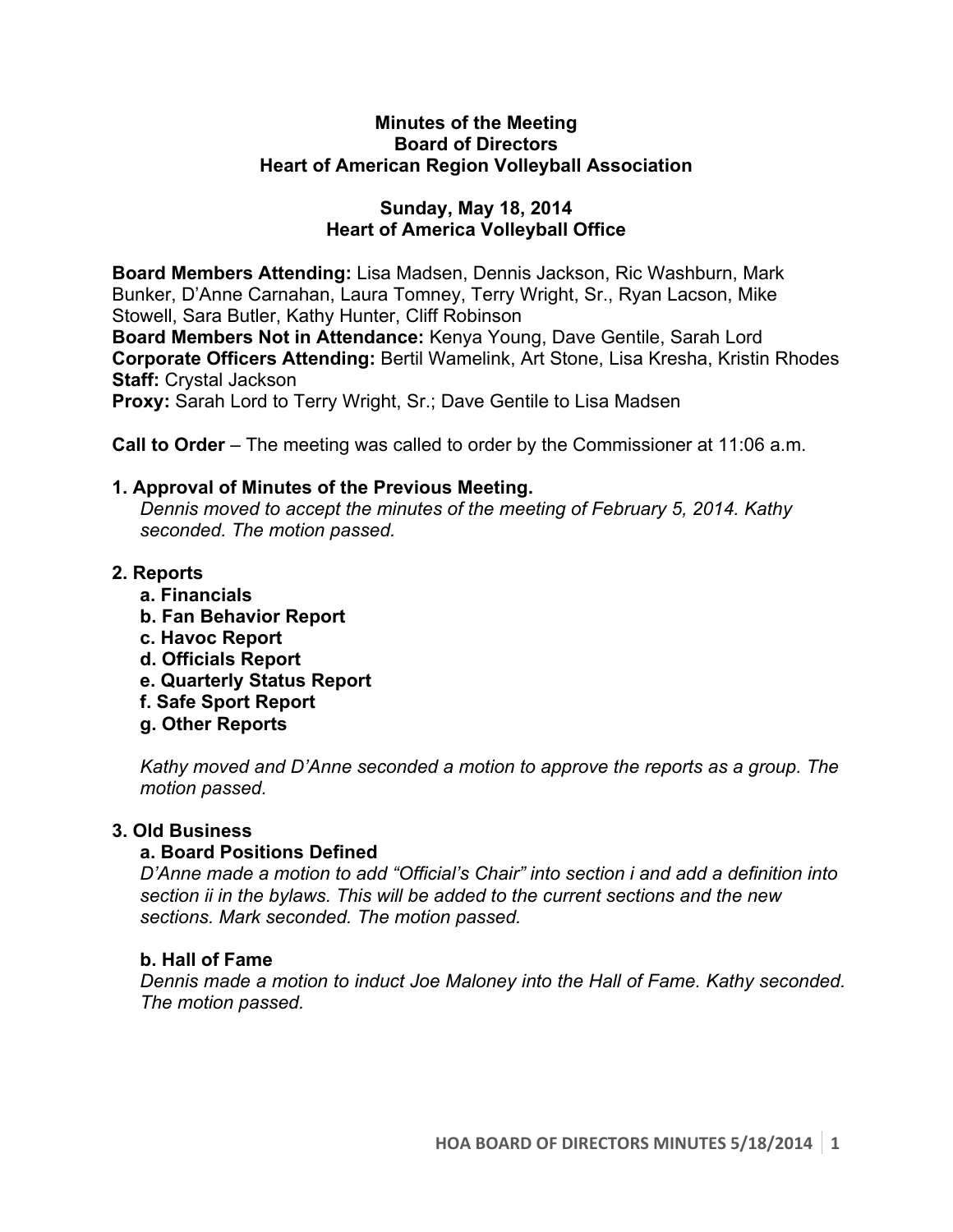### **4. New Business**

#### **a. Awards**

*Kathy made a motion to accept the nominations of Becky Elkins, Stuart Johnson, and Denise Jett for the Meritorious Service Award. Terry seconded. The motion passed.*

*Ric made a motion to create The HOA Official's Lifetime Service Award and it's first recipient will be Gary Kufahl. Mark seconded. The motion passed.* 

### **b. Havoc Evaluation**

*Mark made a motion to accept proposal #3. Cliff seconded. The motion passed with 6 votes in favor and 5 votes against.* 

Ryan left the meeting at 12:00 p.m. His proxy was given to Ric. Cliff left the meeting at 1:07 p.m. His proxy was given to Mark.

### **c. Board Positions**

*Lisa M moved to appoint Kailey Hall to the Junior Development Chair. The board approved this nomination.* 

*Lisa M moved to appoint Ryan Lacson to the At Large position. The board approved this nomination.* 

*Lisa M moved to retain Kenya Young in the At Large position. The board approved this nomination.* 

## **d. Budget**

*Mark made a motion to approve the proposed budget, adding \$5,000 in expenses for the Havoc. D'Anne seconded. The motion passed.* 

#### **e. Due Process**

*Mark made a motion to accept the changes in the Due Process wording as proposed. Dennis seconded. The motion passed.*

## **f. Neighboring Properties**

*Dennis made a motion for Bertil to proceed with negotiations with Lipari. Ric seconded. The motion passed.* 

## **g. Reserve Fund**

*This discussion is tabled until August. Bertil will put together various scenarios and dollar amounts for the next board meeting.*

## **h. Rhythm of the Region Bash**

#### **i. President's Review**

The staff was dismissed from the meeting for the President's Review at 1:55 p.m.